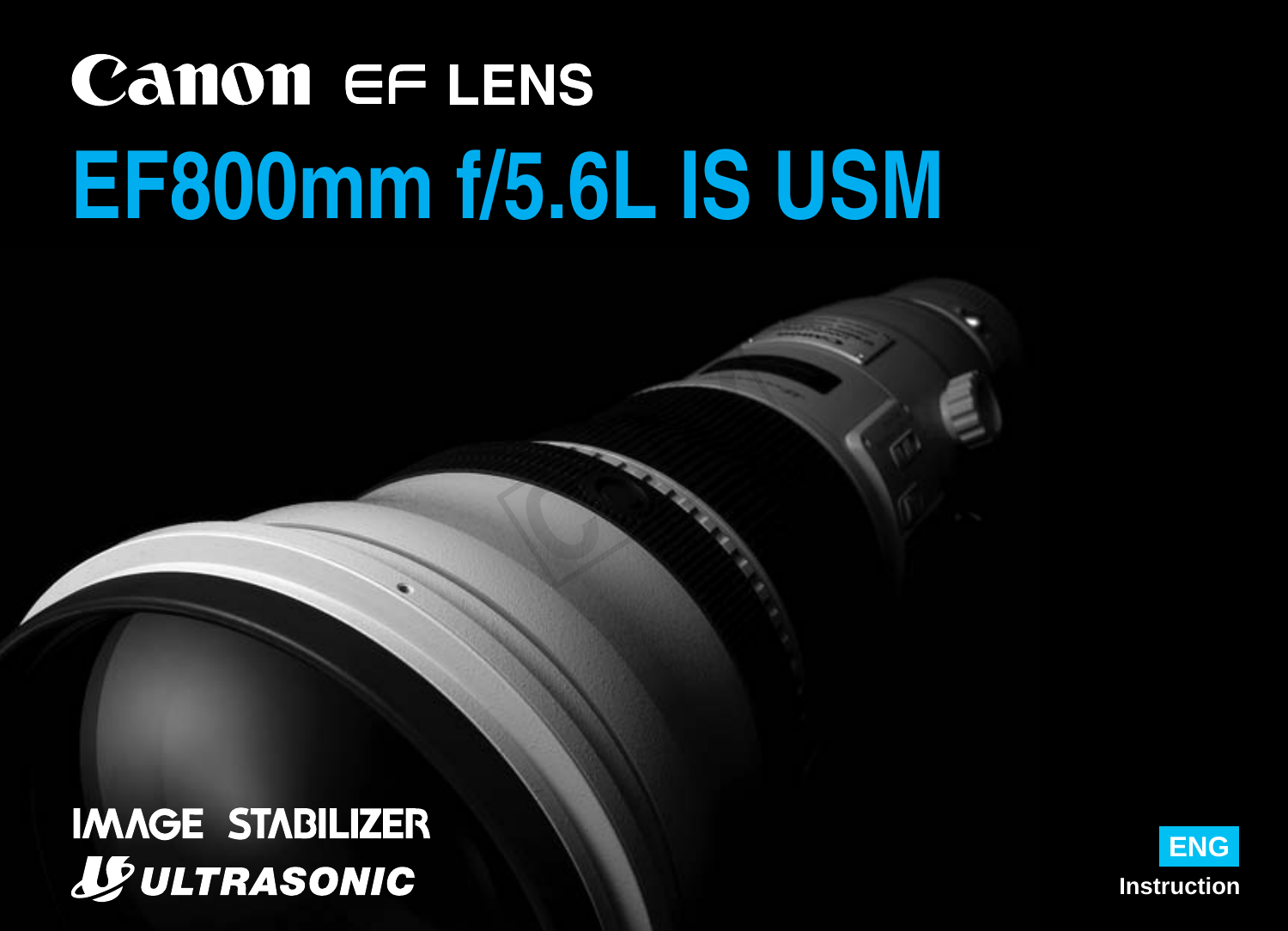### **Thank you for purchasing a Canon product.**

**Designed for EOS cameras, the EF800mm f/5.6L IS USM is a high-performance supertelephoto lens equipped with an Image Stabilizer.**

- "IS" stands for Image Stabilizer.
- "USM" stands for Ultrasonic Motor.

#### **Features**

- 1. The Image Stabilizer gives the equivalent effect of a shutter speed four stops faster\*. The lens also has a second image stabilizer mode that is optimized for following shots of moving subjects. Example of the lens<br>and EF2<br>alent 9. Tight sea<br>aster\*. proof and<br>tabilizer 10. Designed<br>shots of \* Based on [10]
- 2. The lens features outstanding image quality through the use of fluorite, super UD, and UD lens elements.
- 3. Ultrasonic motor (USM) for quick and quiet autofocusing.
- 4. Manual focusing is available after the subject comes into focus in autofocus mode (ONE SHOT AF).
- 5. The AF Stop button for stopping the AF operation at anytime.
- 6. Focus preset enables you to focus instantly at a preset distance.
- 7. A truly round aperture hole results in a nicer background blur.
- 8. The lens is compatible with Extender EF1.4X ll and EF2X ll.
- 9. Tight seal structure ensures excellent dustproof and drip-proof performance.
- 10. Designed for lighter weight with major parts made of magnesium alloy.
- \* Based on [1/focal length] second. Generally, it requires a shutter speed [1/focal length] second or faster to prevent camera shake.

#### **Conventions used in this instruction**



Warning to prevent lens or camera malfunction or damage.



Supplementary notes on using the lens and  $\overline{\mathbf{a}}$  Supplementary<br>taking pictures.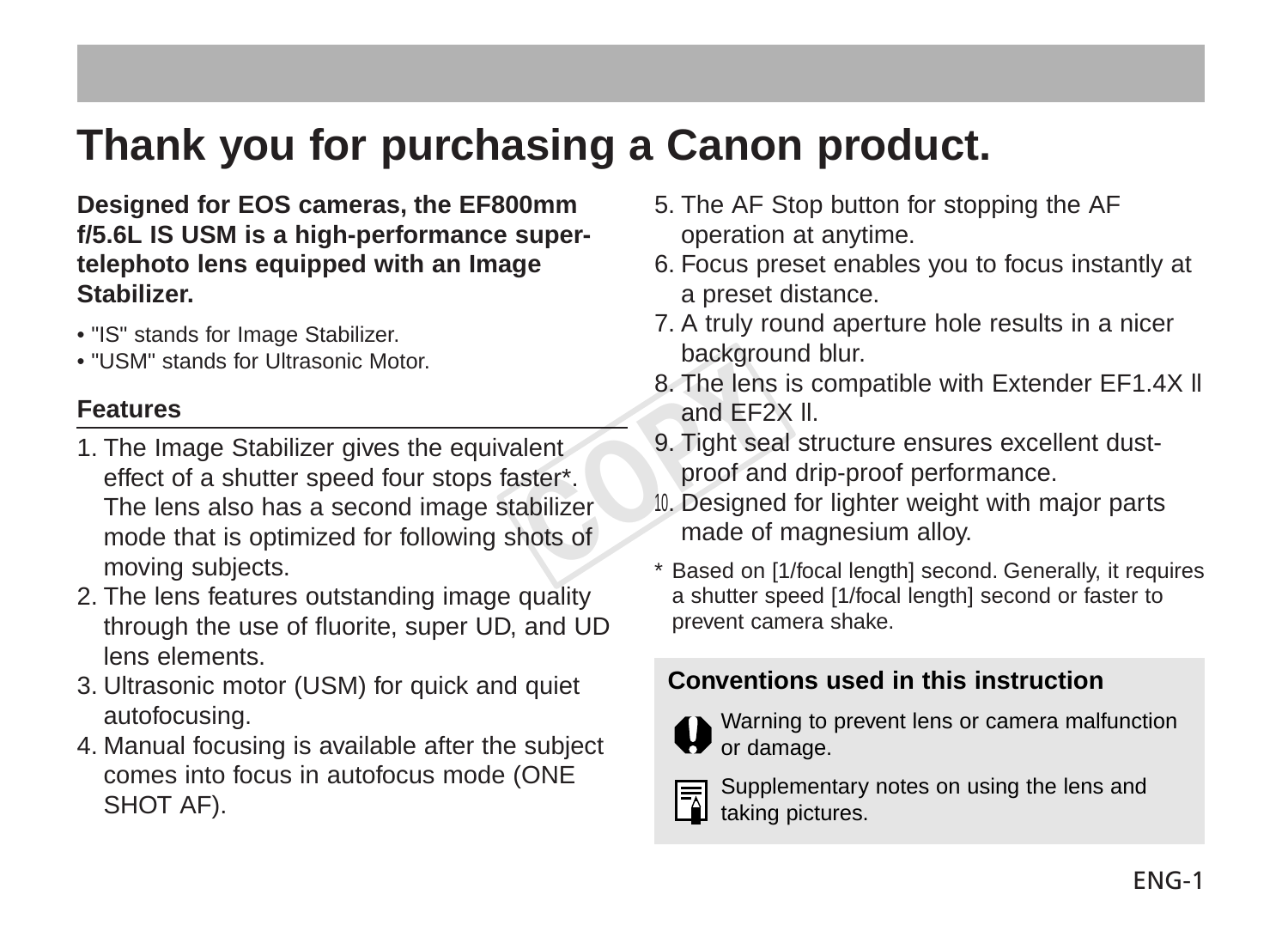## A Safety Precautions

### a **Safety Precautions**

- **Do not look at the sun or a bright light source through the lens or camera.** Doing so could result in loss of vision. Looking at the sun directly through the lens is especially hazardous.
- **Do not point the lens or camera at the sun or photograph it.** This is because the lens concentrates the sun's rays even when the sun is outside the image area or when shooting with backlight, which could cause malfunction or fire.
- **Whether it is attached to the camera or not, do not leave the lens under the sun without the lens cap attached.** This is to prevent the lens from concentrating the sun's rays, which could cause a fire.
- **Do not stand on the lens case.** Falling off the case could result in injury.
- **Do not stack lens cases.** A falling lens case could cause an injury.

#### **Handling Cautions**

- **If the lens is taken from a cold environment into a warm one, condensation may develop on the lens surface and internal parts.** To prevent condensation in this case, first put the lens into an airtight plastic bag before taking it from a cold to warm environment. Then take out the lens after it has warmed gradually. Do the same when taking the lens from a warm environment into a cold one.
- Do not leave the lens in excessive heat such as in a car in direct sunlight. **High temperatures can cause the lens to malfunction.**

This device complies with Part 15 of the FCC Rules. Operation is subject to the following two conditions: (1) This device may not cause harmful interference, and (2) this device must accept any interference received, including interference that may cause undesired operation.

Do not make any changes or modifications to the equipment unless otherwise specified in the instructions. If such changes or modifications should be made, you could be required to stop operation of the equipment.

This equipment has been tested and found to comply with the limits for a class B digital device, pursuant to part 15 of the FCC Rules. These limits are designed to provide reasonable protection against harmful interference in a residential installation. This equipment generates, uses and can radiate radio frequency energy and, if not installed and used in accordance with the instructions, may cause harmful interference to radio communications. or, do not<br>
lens cap<br>
moentrating<br>
moentrating<br>
dia against harm<br>
the case<br>
energy and, if<br>
e could<br>
thowever, there<br>
a particular ins

However, there is no guarantee that interference will not occur in a particular installation. If this equipment does cause harmful interference to radio or television reception, which can be determined by turning the equipment off and on, the user is encouraged to try to correct the interference by one or more of the following measures:

- Reorient or relocate the receiving antenna.
- Increase the separation between the equipment and receiver.
- Consult the dealer or an experienced radio/TV technician for help.

This Class B digital apparatus complies with Canadian ICES-003.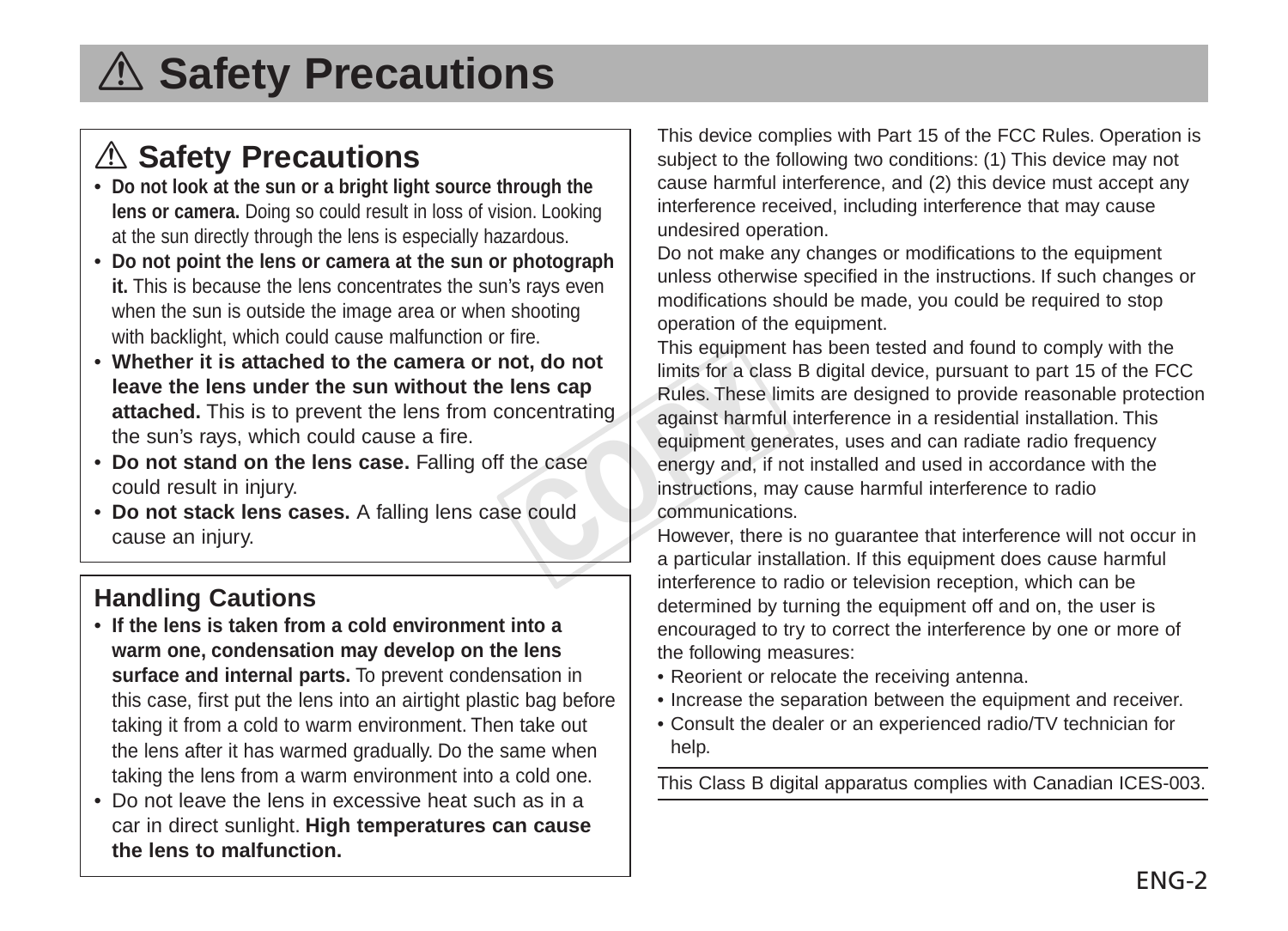### **Nomenclature**



For detailed information, reference page numbers are provided in parentheses  $(\rightarrow$  \*\*).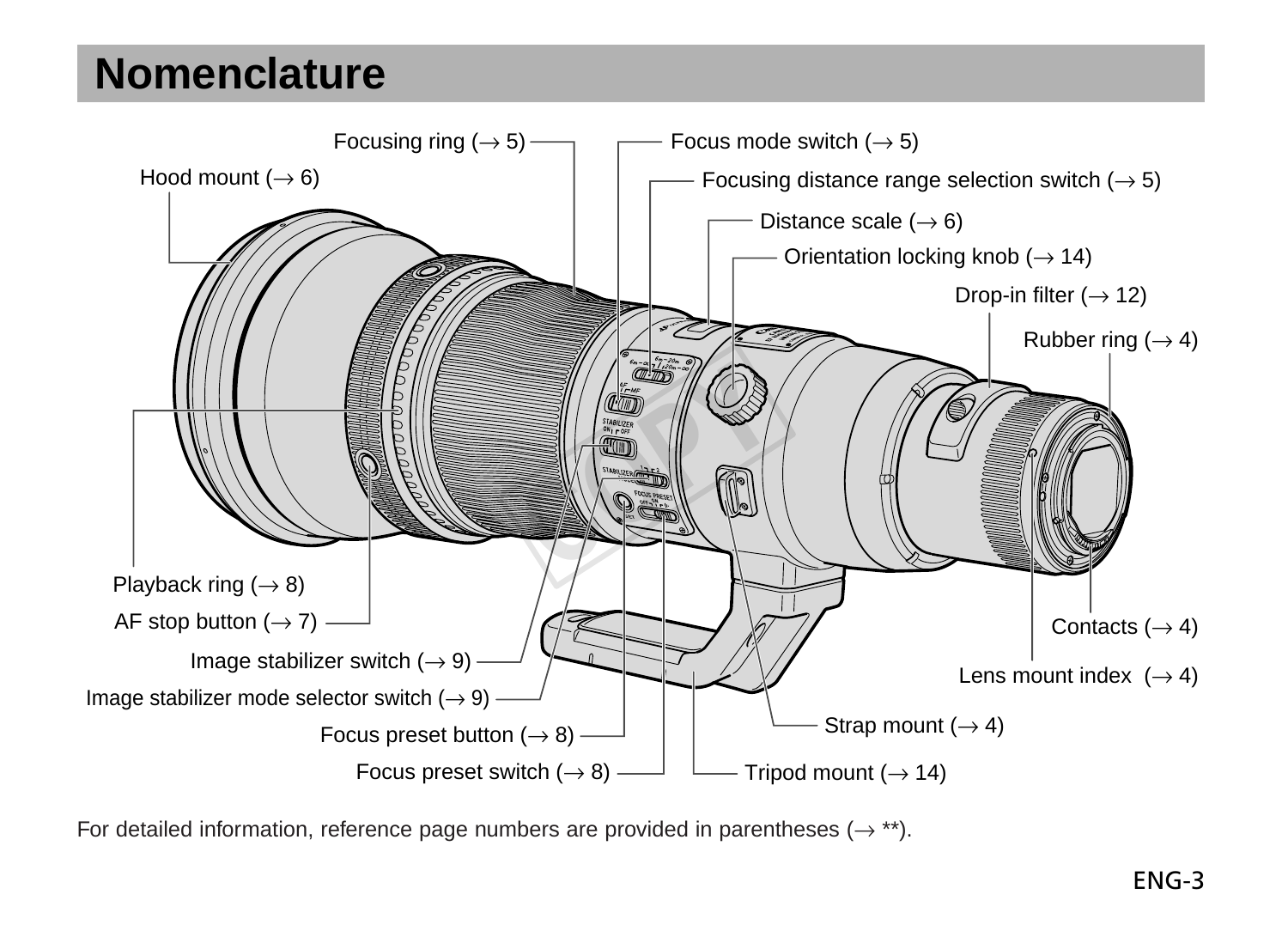## **1. Mounting and Detaching the Lens**

See your camera's instructions for details on mounting and detaching the lens.



- After detaching the lens, place the lens with the rear end up to prevent the lens surface and electrical contacts from getting scratched. S with the<br>
e and<br>
e and<br>
or have<br>
ty<br>
ty<br>
md lens
- If the contacts get soiled, scratched, or have fingerprints on them, corrosion or faulty connections can result. The camera and lens may not operate properly.
- If the contacts get soiled or have fingerprints on them, clean them with a soft cloth.
- If you remove the lens, cover it with the dust cap. To attach it properly, align the lens mount index and the  $\bigcirc$  index of the dust cap as shown in the diagram, and turn clockwise. To remove it, reverse the order

The lens mount has a rubber ring for enhanced water- and dust-resistance. The rubber ring may cause slight abrasions around the camera's lens mount, but this will not cause any problems. If the rubber ring becomes worn, it is replaceable by a Canon Service Center at cost.

### **Attaching the strap**



Thread the end of the strap through the strap mount on the lens and then back through the clasp on the strap. Pull the strap tight and check that there is no slack in the clasp.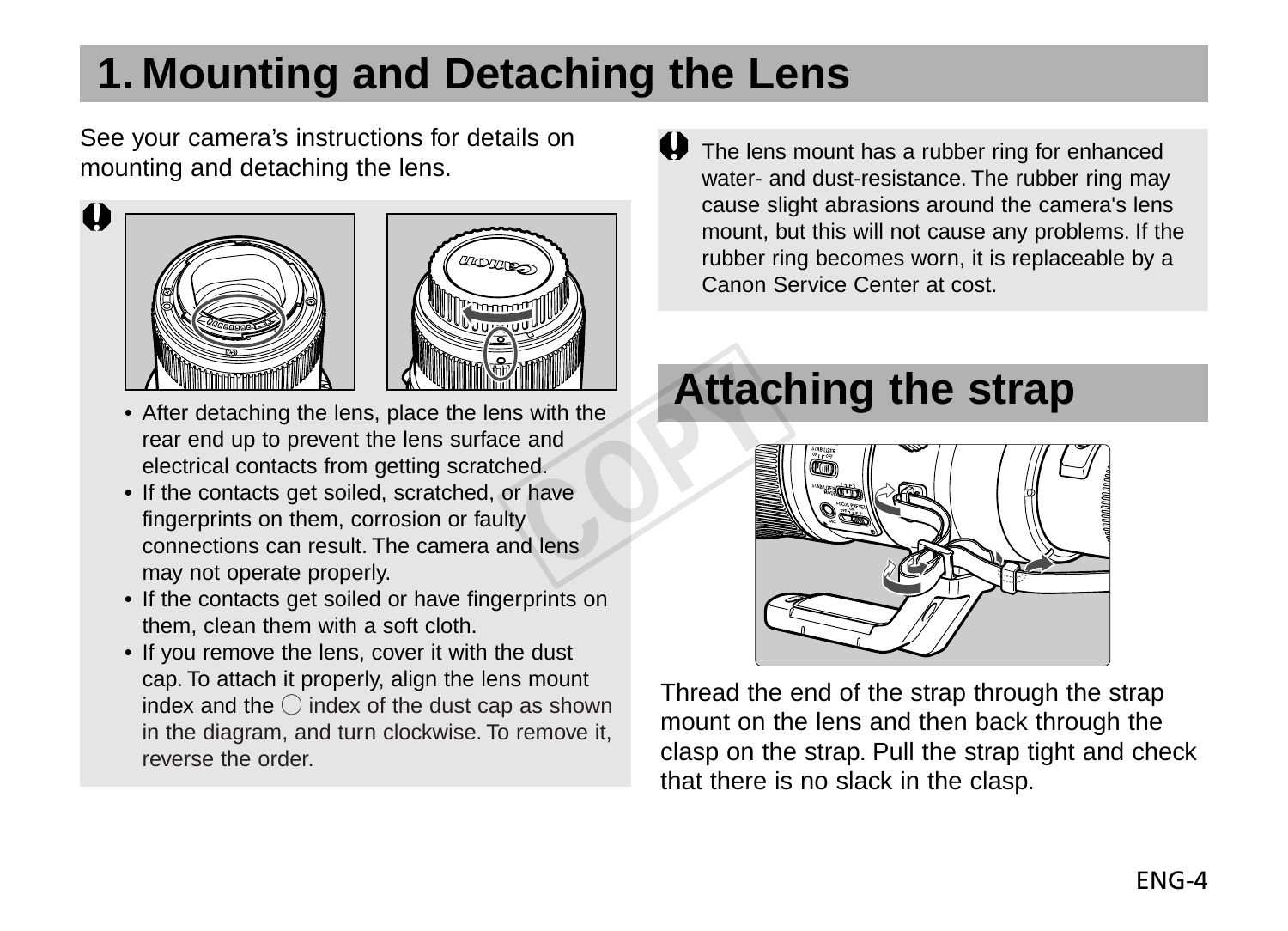### **2. Setting the Focus Mode**



To shoot in autofocus (AF) mode, set the focus mode switch to AF.

To use only manual focusing (MF), set the focus mode switch to MF, and focus by turning the focusing ring. The focusing ring always works, regardless of the focus mode.

 $\frac{1}{2}$  After autofocusing in ONE SHOT AF mode, focus manually by pressing the shutter button halfway and turning the focusing ring. (Full-time manual focus)

### **3. Switching the Focusing Distance Range**



You can set the focusing distance range at 6m/19.7ft. to infinity, 6m/19.7ft. - 20m/65.6ft., or 20m/65.6ft. to infinity. Example 19<br>
Proces Course 19<br>
The focus 20m/65.6ft.<br>
The focus 20m/65.6ft.<br>
The Sy setting the actual and the actual of the actual of the actual of the actual of the actual of the actual of the actual of the actual of the

By setting the suitable focusing distance range, the actual autofocusing time can be shorter.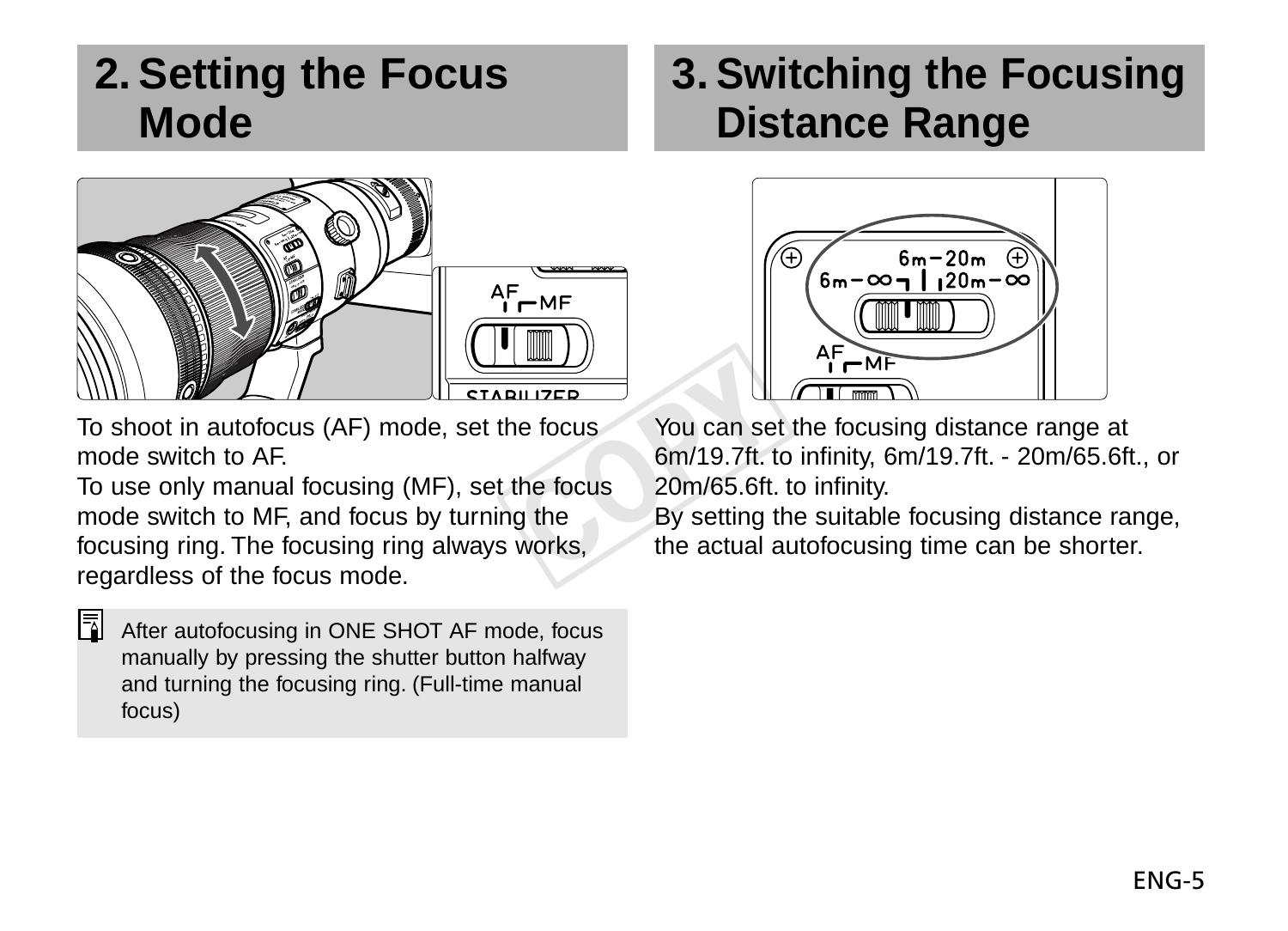### **4. Infinity Compensation Mark**

Infinity compensation mark



To compensate for shifting of the infinity focus point that results from changes in temperature. The infinity position at normal temperature is the point at which the vertical line of the L mark is aligned with the distance indicator on the distance scale. y focus The dedication<br>erature. The protects the<br>mark is dust.<br>he To attach the Way turning<br>the lens ho

 $\bigoplus$  For accurate manual focusing on subjects at infinity distance, look through the viewfinder while rotating the focusing ring.

### **5. Hood**



The dedicated Lens Hood ET-155 helps to prevent stray light from entering the lens and protects the front of the lens from rain, snow or dust.

To attach the hood, loosen the hood locking knob by turning it counterclockwise. Fit the hood onto the lens hood mount, and tighten the locking knob to fix it in place. Use the same procedure, in reverse, to remove the hood.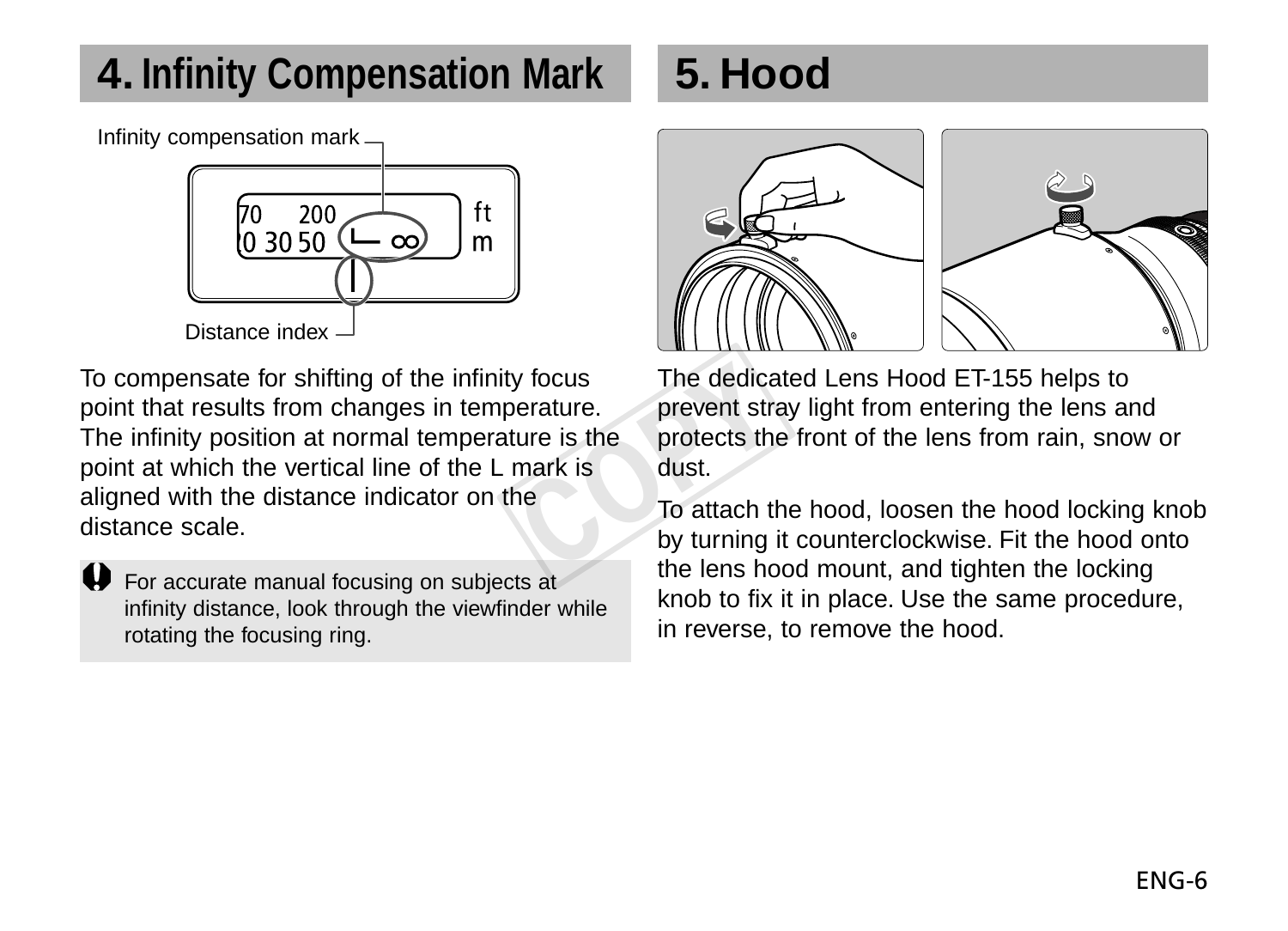### **6. AF Stop Button**



During autofocus operation, you can press the AF stop button to temporarily pause autofocus.

If the shutter button is still pressed halfway when the AF stop button is released, autofocusing will continue as before. ess the<br>tofocus.<br>way when<br>using will<br>or 10S/10

- With the EOS 630/600, RT, A2/A2E/5, or 10S/10 set to the AI Servo AF mode and continuous shooting, AF will not resume even after you let go of the AF stop button. Press the shutter release button halfway to resume AF.
	- With the EOS A2/A2E/5 and 10S/10 set to the Sports mode, AF will not resume even after you let go of the AF stop button. Press the shutter release button halfway to resume AF.
- Ħ • The AF stop function also works in AI Servo AF mode.
	- By setting the camera's Custom Function, you can change the AF stop button's function. For details, see the camera's instruction manual.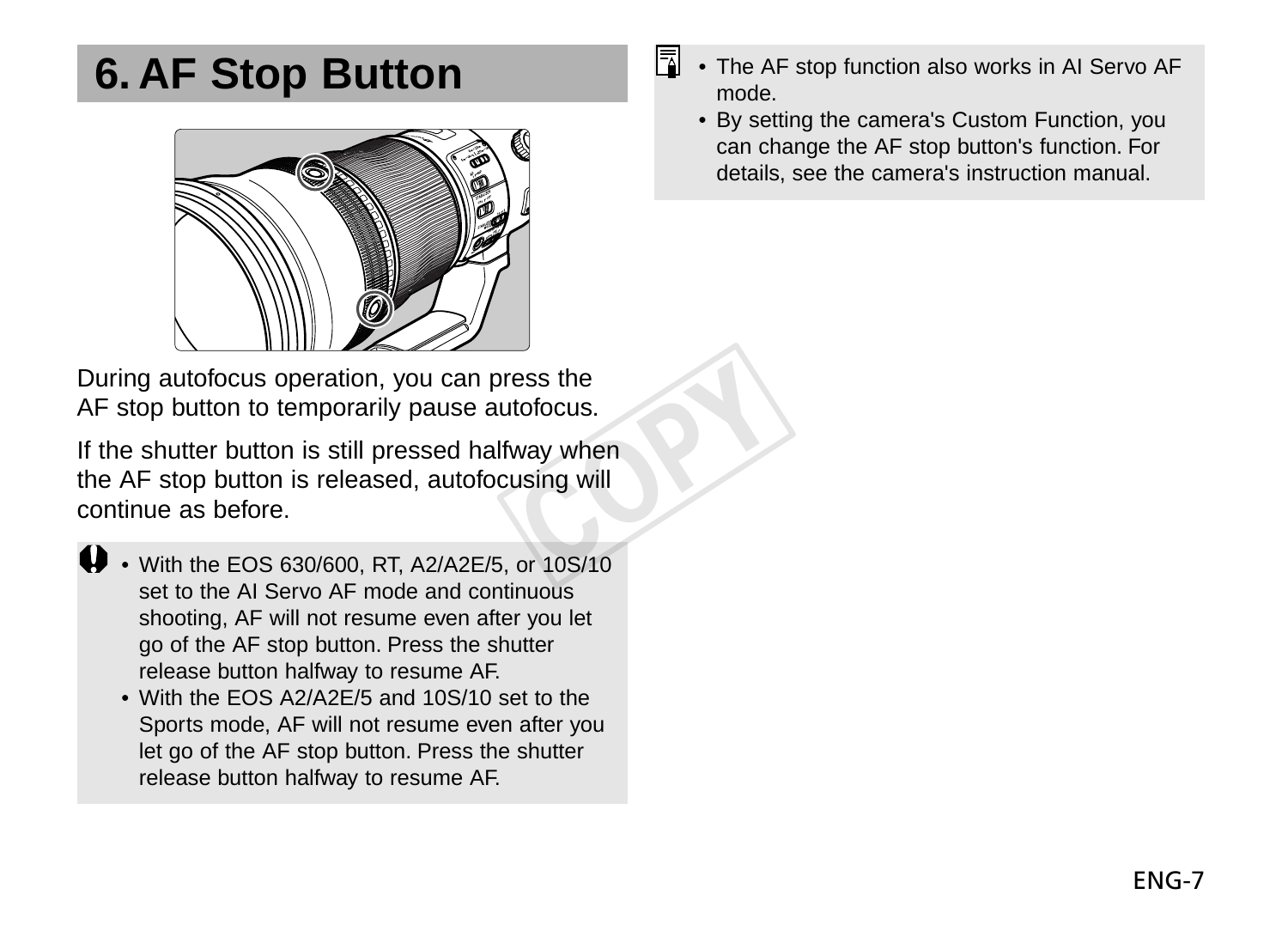### **7. Focus Preset**

By presetting any focusing distance, you can instantly focus at that point even while you are shooting a different subject. This function operates in both the AF and MF modes.



#### **How to Set**

- $\parallel$  Set the focus preset switch to ON or  $\left(\cdots\right)$
- Press the shutter button halfway to focus the distance you want to preset.
- Press the focus preset button.
	- The focused distance will be preset.
	- If the focus preset switch was set to  $(x \cdot)$ , the beeper will sound once.



#### **How to Focus at the Preset Distance**

While turning the playback ring to the left or right, press the shutter button completely.

- The lens will focus at the preset distance.
- If the focus preset switch was set to  $(r \cdot)$ , the beeper will sound twice.
- When turning the playback ring, keep your finger away from the shutter button. In One-Shot AF mode, the exposure will be locked when you press the shutter button halfway and focus is achieved. So if you press the shutter button halfway while turning the playback ring, the exposure may not be correct. Frie focus<br>
If the focus<br>
will sound<br>
When<br>
away<br>
mode,<br>
press<br>
or (t.
	- When not using the focus preset, set the switch to OFF.
	- In the following cases, the focusing distance scale will move slightly. It will not affect the image.
		- When you press the focus preset button.
		- When you turn the playback ring.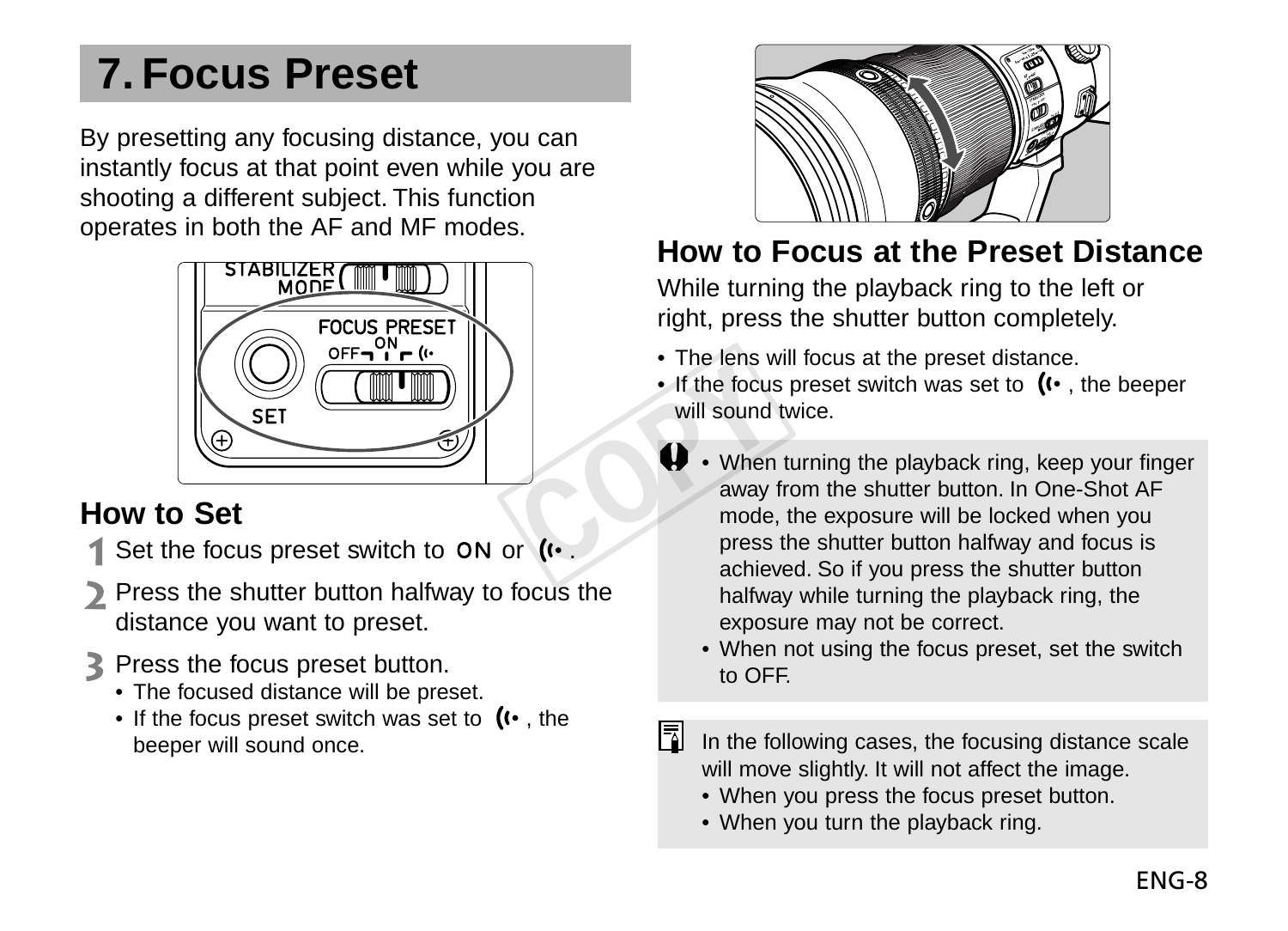### **8. Image Stabilizer Settings**

You can use the image stabilizer in AF or MF mode.



- Set the STABILIZER switch to  $ON$ .
	- If you are not going to use the image stabilizer function, set the switch to OFF.



- $\mathcal{L}$ Select the stabilizer mode.
- MODE 1: Corrects vibrations in all directions. It is mainly effective for shooting still subjects. (CO))  $\boxed{\boxed{\boxed{\phantom{0}0F = 0.00}}$ <br>
Select the stabilizer mode<br>
MODE 1: Corrects vibration<br>
in all directions. It is mainly<br>
stepsics.<br>
MODE 3: It componentes is
	- MODE 2: It compensates for vertical camera shake during following shots in a horizontal direction, and compensates for horizontal camera shake during following shots in a vertical direction.



- When you press the shutter button halfway, the Image Stabilizer will start operating.
	- Make sure the image in the viewfinder is stable, then press the shutter button the rest of the way down to take the picture.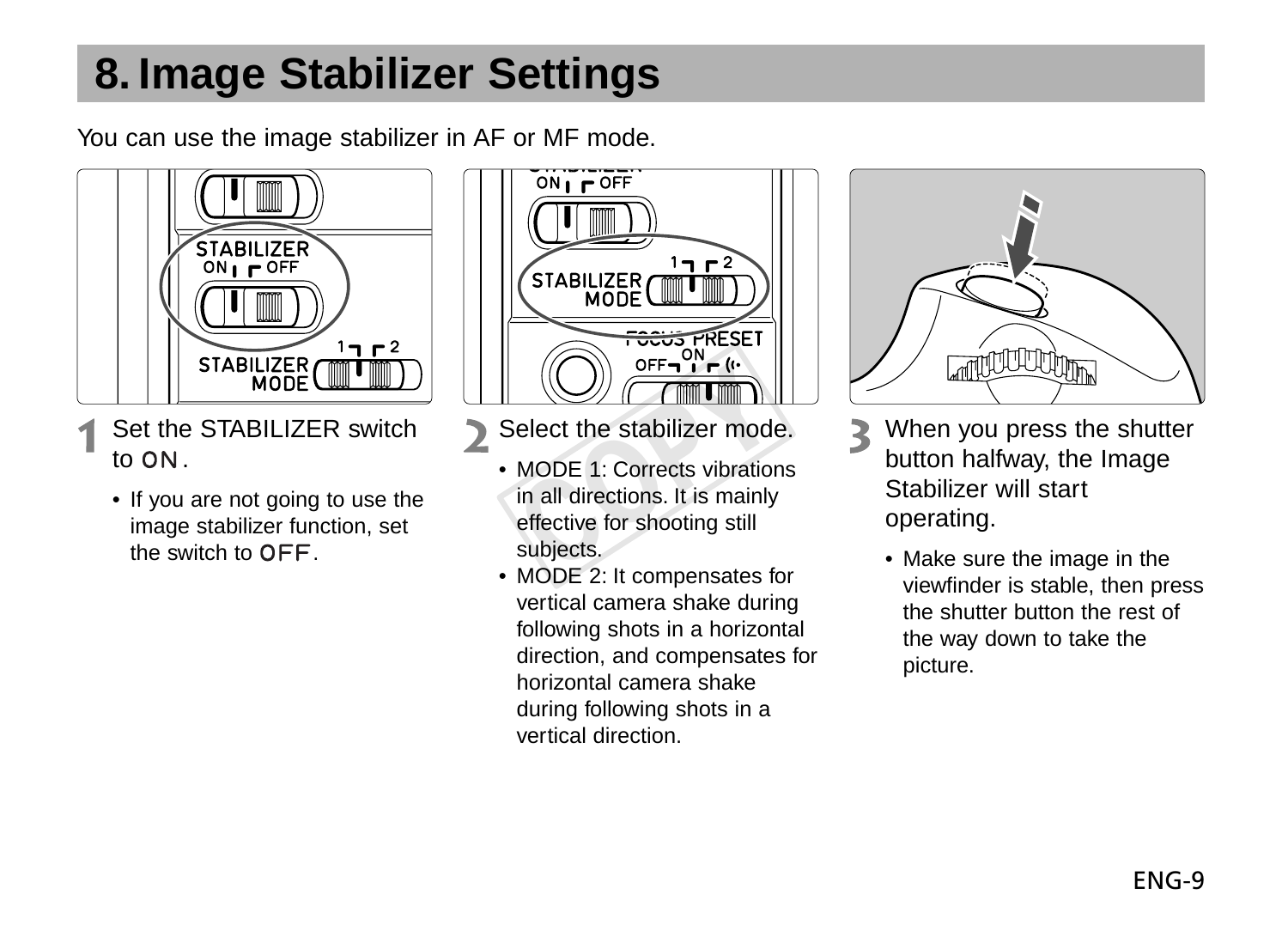## **9. Tips on Using the Image Stabilizer**

The image stabilizer in this lens is effective for hand-held shots or when using a monopod under the following conditions.



**OFF** 

- In moderately dark areas such as evening scenes.
- In locations where flash photography is prohibited such as live performances in theaters.
- In situations where your footing is uncertain.
- In situations where fast shutter settings cannot be used.

### ● MODE 1 ● MODE 2



**OFF** • When panning subjects in motion.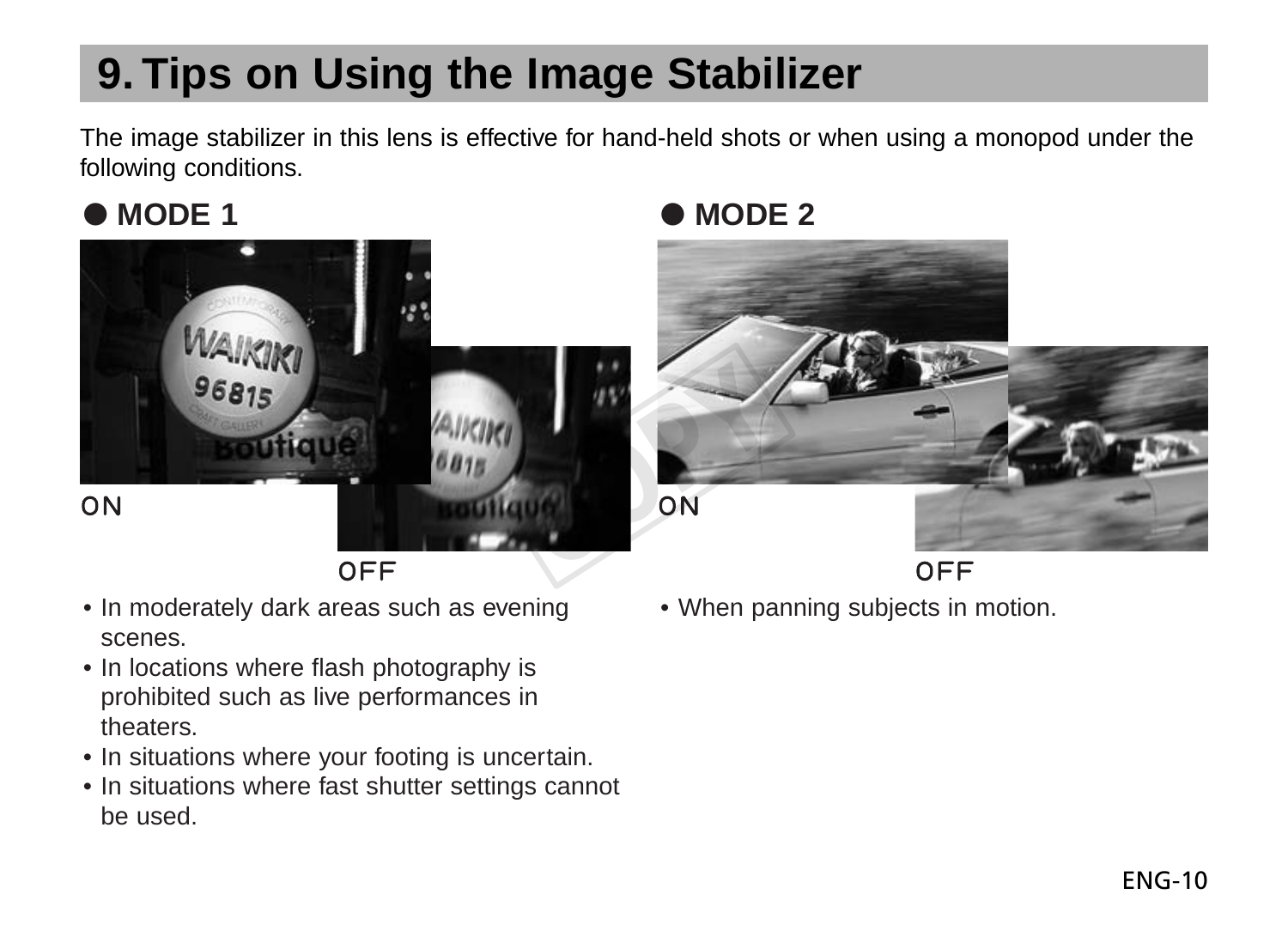- $\bigoplus$  The Image Stabilizer cannot compensate for a blurred shot caused by a subject that moved.
	- $\bullet$  Set the STABILIZER switch to  $\circ$ FF when you are taking pictures using the Bulb setting (long exposures). If the STABILIZER switch is set to , the image stabilizer function may introduce errors.
	- The Image Stabilizer might not be fully effective in the following cases:
		- You shoot while riding on a bumpy road.
		- You move the camera dramatically for a panning shot in Mode 1.
		- You shoot using techniques other than following shots in Mode 2.
	- The Image Stabilizer consumes more power than normal shooting, so fewer shots can be taken if you use the function.
	- The image stabilizer operates for about two seconds even when your finger is off the shutter button. Do not remove the lens while the stabilizer is in operation. This will cause a malfunction.
	- With the EOS-1V/HS, 3, ELAN 7E/ELAN 7/30/33, ELAN 7NE/ELAN 7N/30V/33V, ELAN II/ELAN II E/50/50E, REBEL2000/300, IX, and D30, the Image Stabilizer will not work during self-timer operation.
- $\boxed{5}$  Using a tripod also stabilizes the image. However, depending on the kind of tripod and shooting conditions, sometimes it may be better to turn off the Image Stabilizer function.
	- The stabilizer is equally effective for hand-held photography and photography with a monopod.
	- The image stabilizer function also operates when the lens is used with an Extension Tube EF12 ll or EF25 ll.
	- With Extender FF1.4X II/FF2X II attached to the lens, the Image Stabilizer will work with the following cameras:

EOS-1Ds Mark III, EOS-1Ds Mark II, EOS-1Ds, EOS-1D Mark lll, EOS-1D Mark II N, EOS-1D Mark II, EOS-1D, EOS 40D, 30D, 20D, 20Da, 10D, 5D, DIGITAL REBEL XSi/450D, DIGITAL REBEL XTi/400D DIGITAL, DIGITAL REBEL XT/350D DIGITAL, DIGITAL REBEL/300D DIGITAL, D60, D30, EOS DCS1, DCS3, D2000, D6000, EOS-1V/HS, EOS-1N/DP/HS/RS, 3, ELAN 7E/ELAN 7/30/33, ELAN 7NE/ELAN 7N/30V/33V, ELAN II/ELAN IIE/50/50E, REBEL X/REBEL XS/500, REBEL G/500N, REBEL 2000/300, REBEL Ti/300V, REBEL T2/300X, REBEL K2/3000V, IX, IX Lite/IX7, 3000/88, 5000/888 oad.<br>
or a<br>
following the following<br>
following the following<br>
metal<br>
power<br>
of REBEL<br>
can be<br>
power<br>
DIGITAL<br>
DIGITAL<br>
DIGITAL<br>
POITAL<br>
DIGITAL<br>
POITAL

- Pictures may look distorted after being taken depending on the camera, but this doesn't affect shooting.
- If you set the camera's Custom Function to change the assigned button to operate the AF, the Image Stabilizer will operate when you press the newly assigned AF button.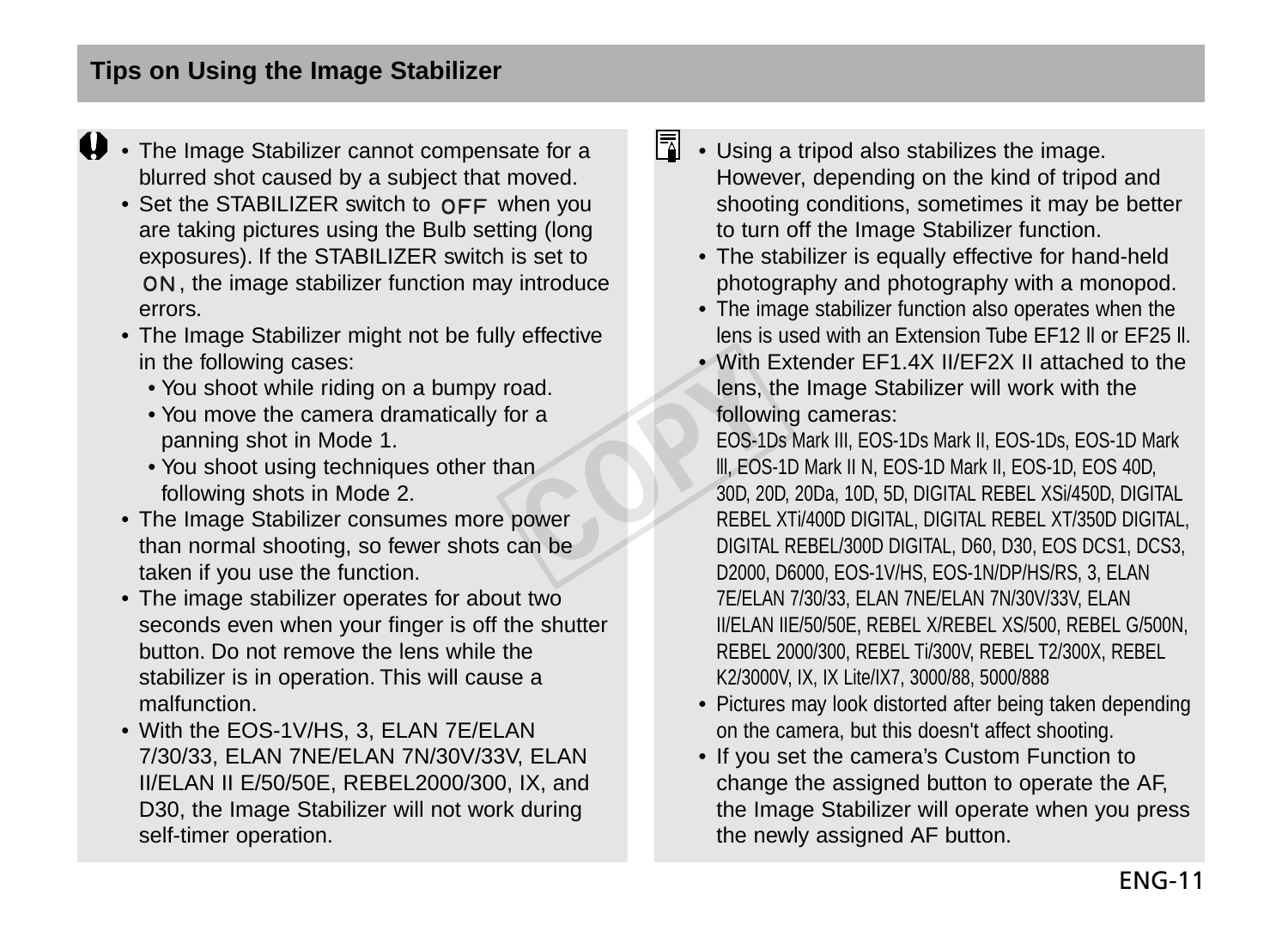### **10.Drop-In Filters**

The lens comes with the drop-in Gelatin Filter Holder 52 holding a glass filter. The holder accepts commercially-available gelatin filters.



To remove the drop-in filter, press in the left and right lock buttons and pull the filter holder straight up out of the slot.

To install the drop-in filter, push the filter holder straight down into the slot until it clicks into place.

• The filter holder can be installed facing either forwards or backwards.

Because the lens optics are designed to include a glass filter, you must always install the filter holder, even if no gelatin filter is fitted.

#### **Using a Gelatin Filter**



- Lift up the holder's retaining frame
- Trim the gelatin filter as shown in the figure, and mount it in the holder.
- Return the retaining frame to its closed position.
- Ħ. The Drop-In Screw-Type Filter Holder 52 and Drop-In Circular Polarizing Filter PL-C52 are also available (Sold separately).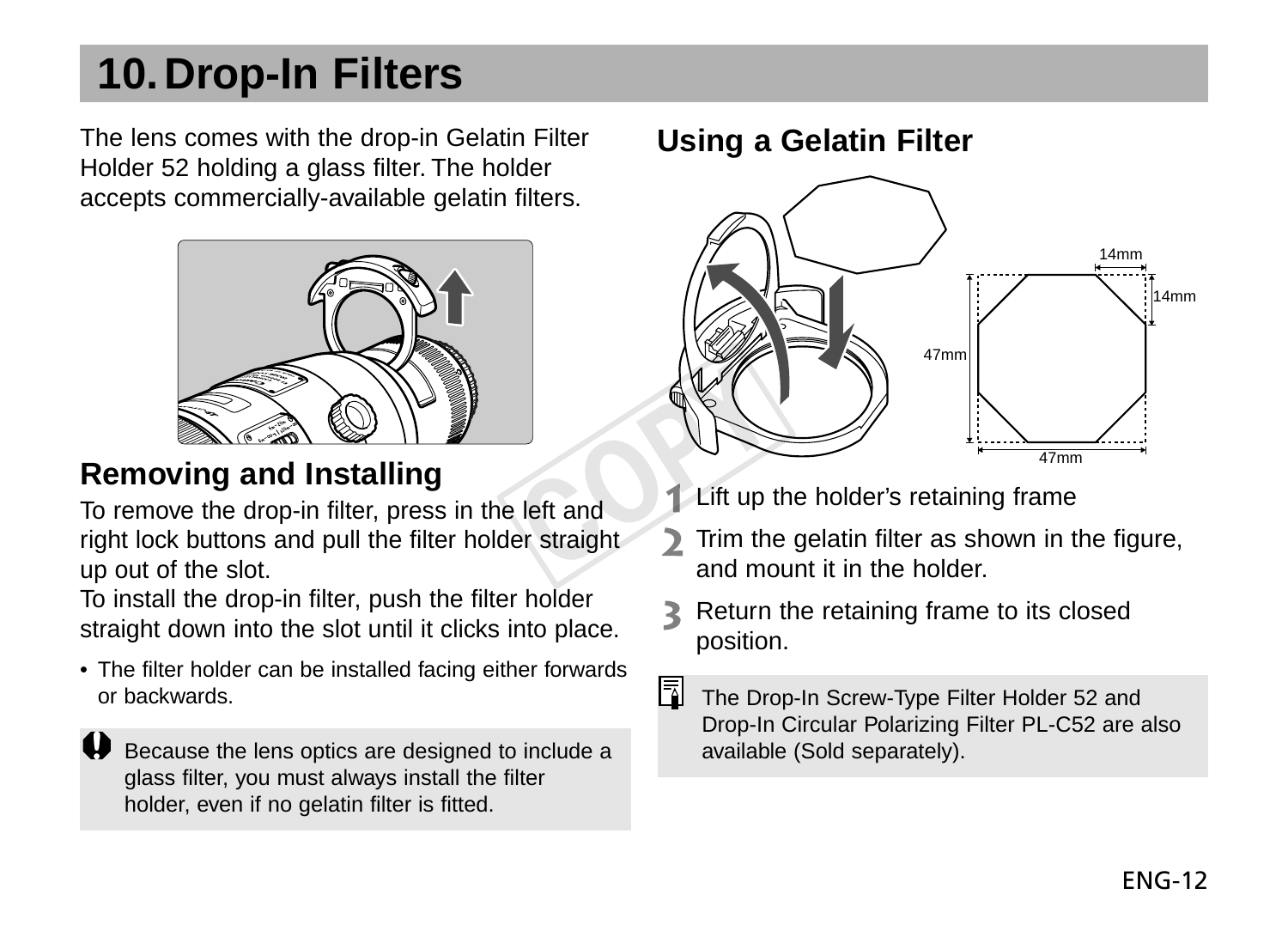### **11.Extenders (Sold separately)**

| Item                        |                 | With EF1.4X II Extender | With EF2X II Extender |  |
|-----------------------------|-----------------|-------------------------|-----------------------|--|
| Focal length (mm)           |                 | 1120                    | 1600                  |  |
| Aperture                    |                 | $f/8 - 45$              | $f/11 - 64$           |  |
|                             | <b>Diagonal</b> | 2°10'                   | 1°30'                 |  |
| Angle of view               | Vertical        | 1°10'                   | 50'                   |  |
|                             | Horizontal      | 1°50'                   | 1°20'                 |  |
| Maximum magnification $(x)$ |                 | 0.2                     | 0.28                  |  |

With Extender EF1.4X II or EF2X II attached, the lens specifications will change as follows:

- With Extender EF1.4X II attached to the lens, only manual focus is possible. However, with the EOS-1Ds Mark III, EOS-1Ds Mark ll, EOS-1Ds, EOS-1D Mark lll, EOS-1D Mark ll N, EOS-1D Mark ll, EOS-1D, EOS-1V/HS, EOS-3 camera, autofocusing with the center focusing point is possible. COPY
	- With Extender EF2X II attached to the lens, only manual focus is possible.
	- First attach the Extender to the lens, then attach the lens to the camera. Detach it from the camera in the reverse order. If you attach the lens to the camera first, misoperation may occur.
	- Only one Extender can be attached to the lens and camera.
	- If you use an Extender on the lens mounted on a EOS A2/A2E/5, set the exposure compensation to -1/2 stop for the EF1.4X II or -1 stop for the EF2X II.

When an Extender is attached, the AF speed will become slower by design to retain proper AF control.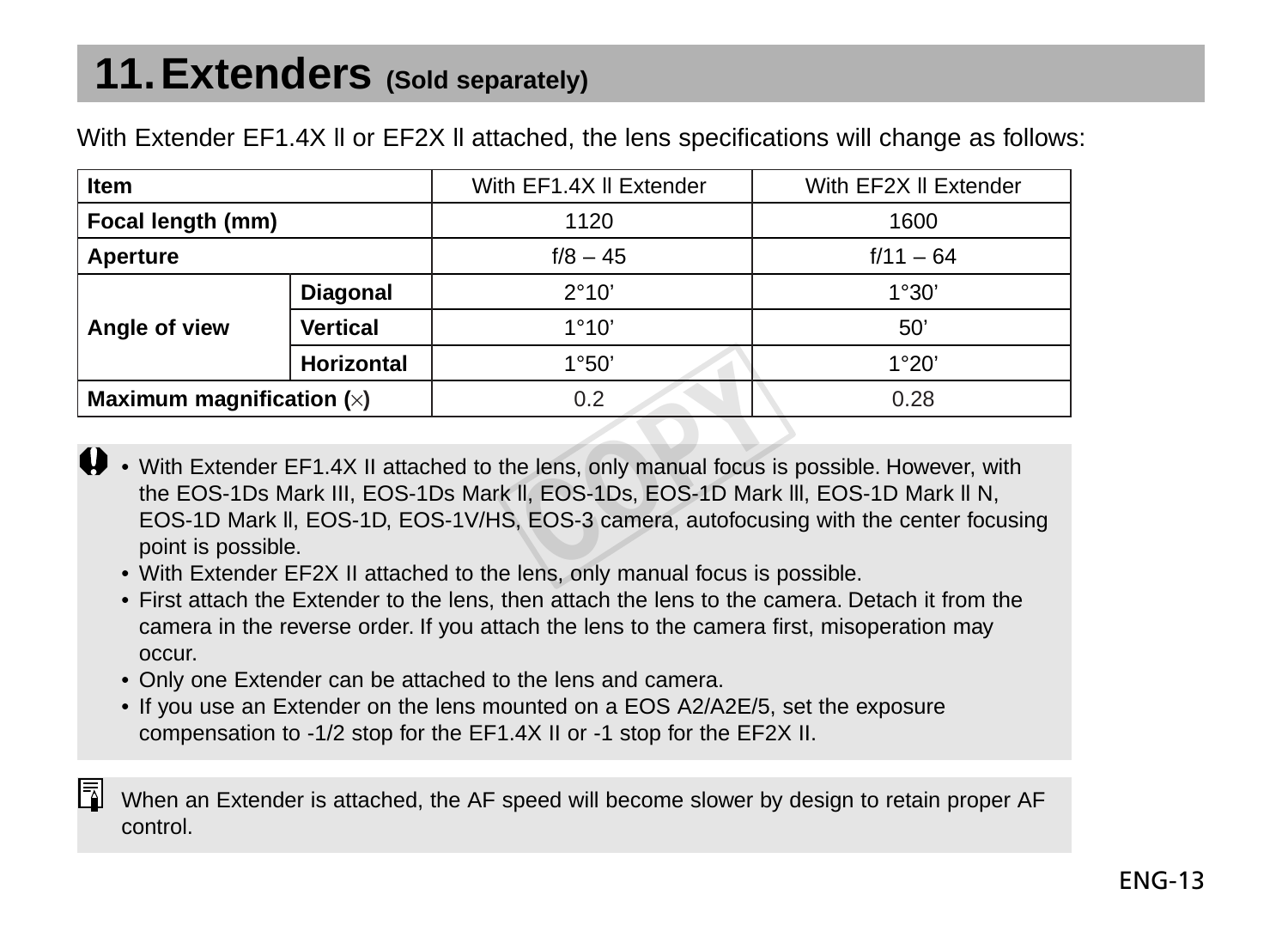### **12.Extension Tubes (Sold separately)**

You can attach Extension Tube EF12 II or EF25 II for magnified shots. The shooting distance and magnification are shown below.

|         |      | Camera-to-Subject<br>Distance (mm) |              | Magnification |  |
|---------|------|------------------------------------|--------------|---------------|--|
|         | Near | Far                                | Near         | Far           |  |
| EF12 II | 5466 | 51418                              | $0.16\times$ | $0.02\times$  |  |
| EF25 II | 4982 | 24356                              | $0.19\times$ | $0.04\times$  |  |

Manual focusing is recommended for accurate focusing.

## **13.Using the Tripod Mount**

### **Adjusting the Revolving Mount**

You can loosen the orientation lock-knob on the tripod mount to allow it to rotate as needed to fit a particular camera model for switching between vertical and horizontal positions.

### **14.Case**



When putting the lens into its case, follow the procedure below.

- Attach the hood in reverse direction, then attach the lens cap. Keep the hood locking knob facing the direction opposite the tripod mount as shown in the left figure.
- Position the tripod mount straight upwards and lay the lens into the case as shown in the right figure.
- Secure the lens with the belt.
- $\triangle$  Press the lever while holding the lid from the top, and lock it.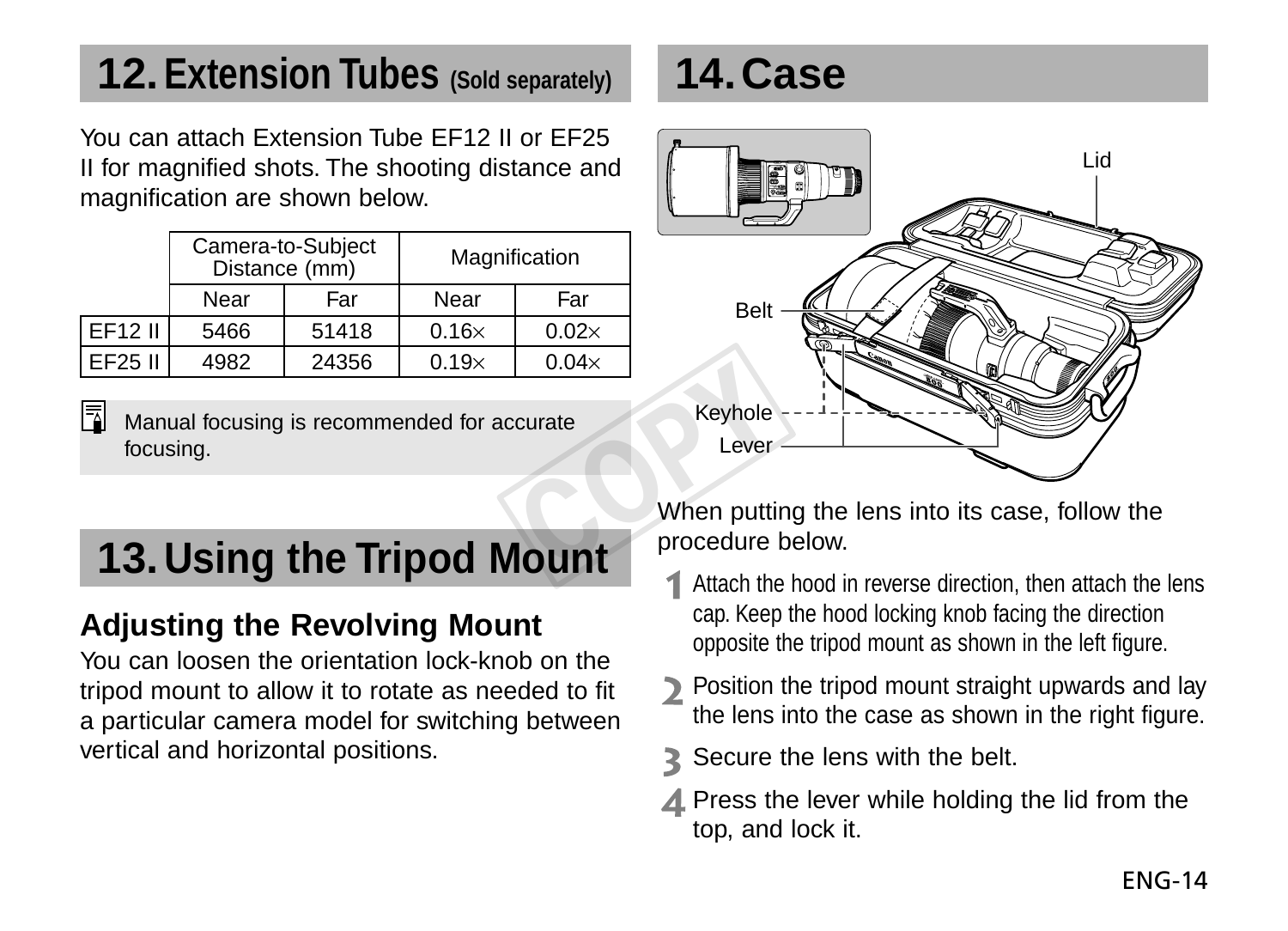### **Specifications**

| <b>Focal Length/Aperture</b>                                                                                      | 800 mm f/5.6                                                |                 |                   |  |  |
|-------------------------------------------------------------------------------------------------------------------|-------------------------------------------------------------|-----------------|-------------------|--|--|
| <b>Lens Construction</b>                                                                                          | 14 groups, 18 elements                                      |                 |                   |  |  |
| <b>Minimum Aperture</b>                                                                                           | f/32                                                        |                 |                   |  |  |
| <b>Angle of View</b>                                                                                              | Diagonal: 3°5'                                              | Vertical: 1°40' | Horizontal: 2°35' |  |  |
| <b>Min. Focusing Distance</b>                                                                                     | 6 m/19.7 ft.                                                |                 |                   |  |  |
| <b>Max. Magnification</b>                                                                                         | $0.14 \times$                                               |                 |                   |  |  |
| <b>Field of View</b>                                                                                              | approx. $171 \times 256$ mm/6.7 $\times$ 10.1 inch (at 6 m) |                 |                   |  |  |
| <b>Filter</b>                                                                                                     | Drop-in 52-series                                           |                 |                   |  |  |
| Max. Diameter and Length                                                                                          | $163 \times 461$ mm/6.4 $\times$ 18.1 inch                  |                 |                   |  |  |
| Weight                                                                                                            | 4500 g/158.7 oz.                                            |                 |                   |  |  |
| Hood                                                                                                              | ET-155                                                      |                 |                   |  |  |
| Lens Cap                                                                                                          | E-180D                                                      |                 |                   |  |  |
| Case                                                                                                              | Lens Case 800                                               |                 |                   |  |  |
| • The lens length is measured from the mount surface to the front end of the lens. Add 26.5 mm when including the |                                                             |                 |                   |  |  |

lens cap and dust cap.

- The size and weight listed are for the lens only, except as indicated.
- Closeup Lenses 250D/500D cannot be attached.
- Aperture settings are specified on the camera.
- All data listed is measured according to Canon standards.
- Product specifications and appearance are subject to change without notice.